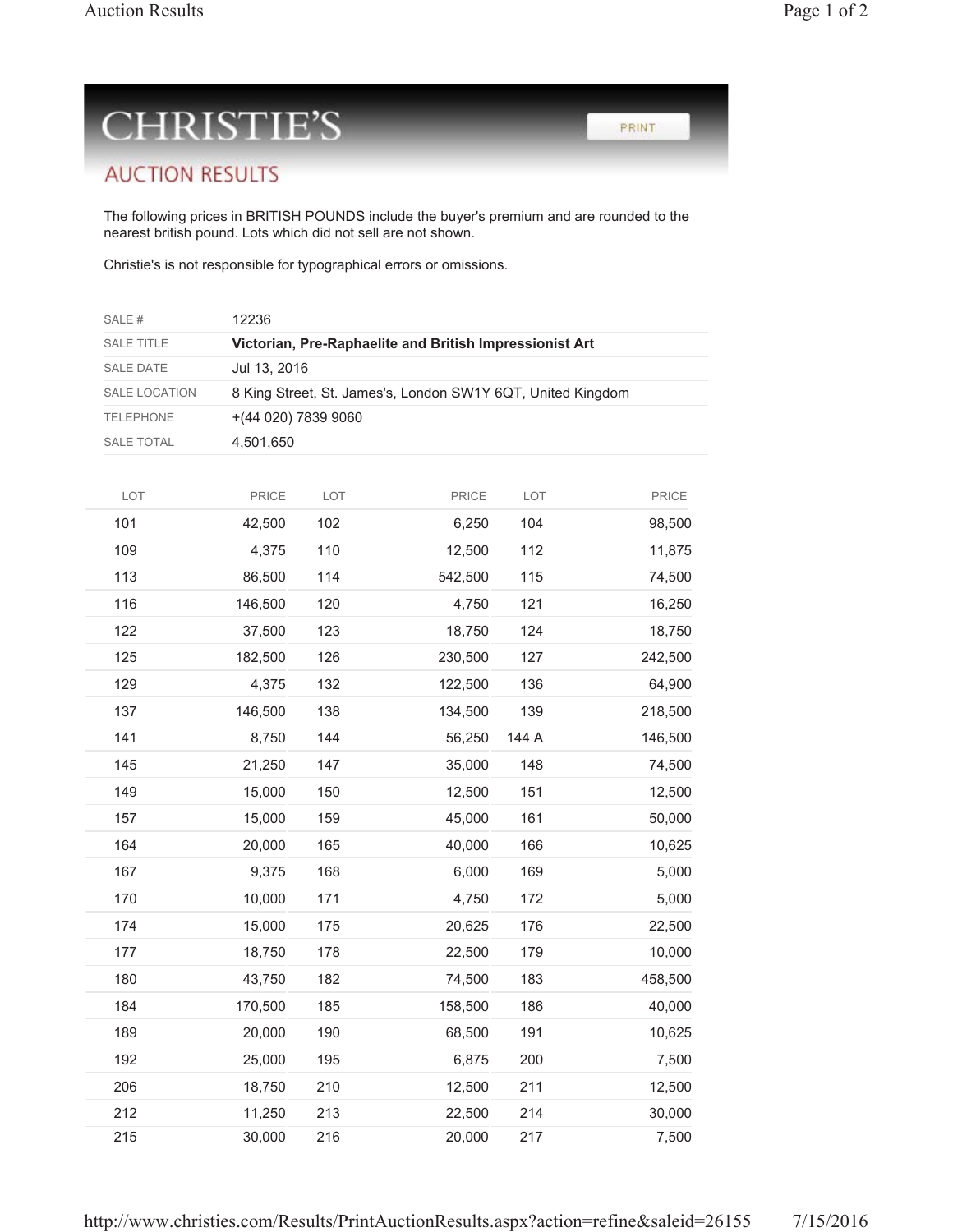| 218 | 11,250 219 | 22,500 | 220 | 18,750 |
|-----|------------|--------|-----|--------|
| 221 | 18,750     |        |     |        |